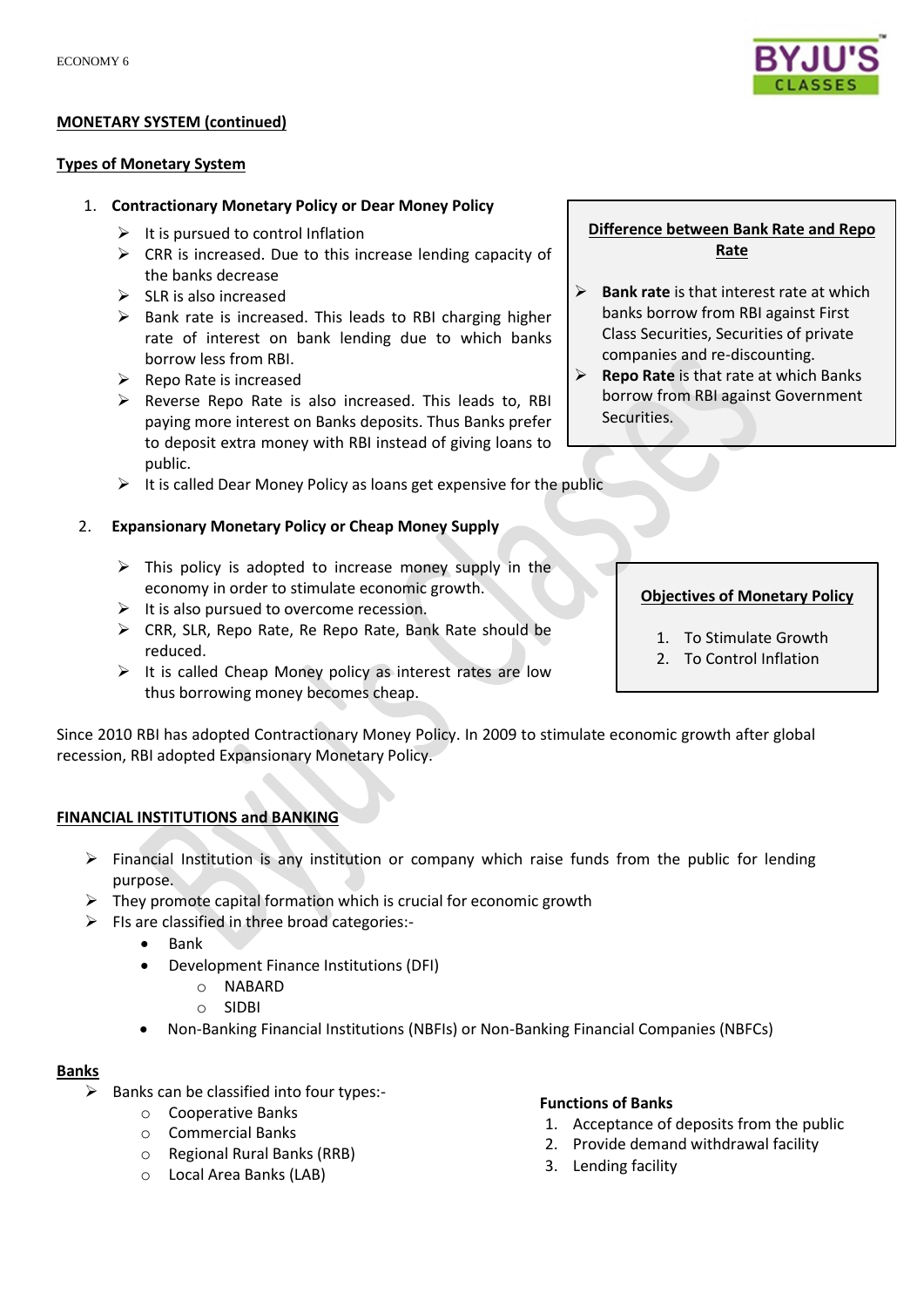#### **Cooperative Banks**

- $\triangleright$  These banks are organised under state government's act
- $\triangleright$  They give short term loans to agriculture sector and other allied activities
- $\triangleright$  Main goal of Cooperative Banks is to promote social welfare by providing concessional loans
- $\triangleright$  They are organised in the 3 tier structure
	- Tier 1 (State Level) State Cooperative Banks (regulated by RBI, State Govt, NABARD)
		- $\circ$  Funded by RBI, government, NABARD. Money is then distributed to public
			- o Concessional CRR, SLR is applicable to these banks. (CRR- 3%, SLR- 25%)
			- o Owned by state government and top management is elected by members
	- Tier 2 (District Level) Central/District Cooperative Banks
	- Tier 3 (Village Level) Primary Agriculture Cooperative Banks

### **Commercial Banks**

- $\triangleright$  Organised under the Banking Companies Act, 1956
- $\triangleright$  They operate on commercial basis and its main objective is profit.
- $\triangleright$  They have unified structure and are owned by government, state, or any private entity.
- $\triangleright$  They tend to all sectors ranging from rural to urban
- $\triangleright$  These banks do not charge concessional interest rates unless instructed by the RBI
- $\triangleright$  Public deposits are the main source of funds for these banks

#### **Regional Rural Banks**

- $\triangleright$  These are special type of commercial Banks that provide concessional credit to agriculture and rural sector**.**
- $\triangleright$  RRBs are established in 1975 and are registered under a Regional Rural Bank Act, 1976.
- RRBs are joint venture between Central government (50%), State government (15%) and a Commercial Bank (35%).
- 196 RRBs have been established from 1987 to 2005.
- From 2005 onwards government started merger of RRBs thus reducing the number of RRBs to 82
- $\triangleright$  One RRB cannot open its branches in more than 3 geographically connected districts.

### **Local Area Banks**

- $\triangleright$  Introduced in India in the year 1996
- $\triangleright$  These are organized by private sector
- $\triangleright$  Earning profit is the main objective of Local Area Banks
- $\triangleright$  Local Area Banks are registered under companies Act, 1956
- $\triangleright$  At present there are only 4 Local Area Banks all which are located in South India

### **Development Finance Institutions**

- $\triangleright$  Prime objective of DFI is economic development of the country
- $\triangleright$  These banks provide financial as well as technical sector to various sectors
- $\triangleright$  DFIs do not accept deposits from people
- $\triangleright$  They raise funds by borrowing funds from governments and by selling their bonds to general public
- $\triangleright$  Types of Finance provided are Medium (1 5 years) and Long term ( $>5$  years)
- $\triangleright$  It also provides guarantee to banks on behalf of companies and subscription to shares, debentures etc.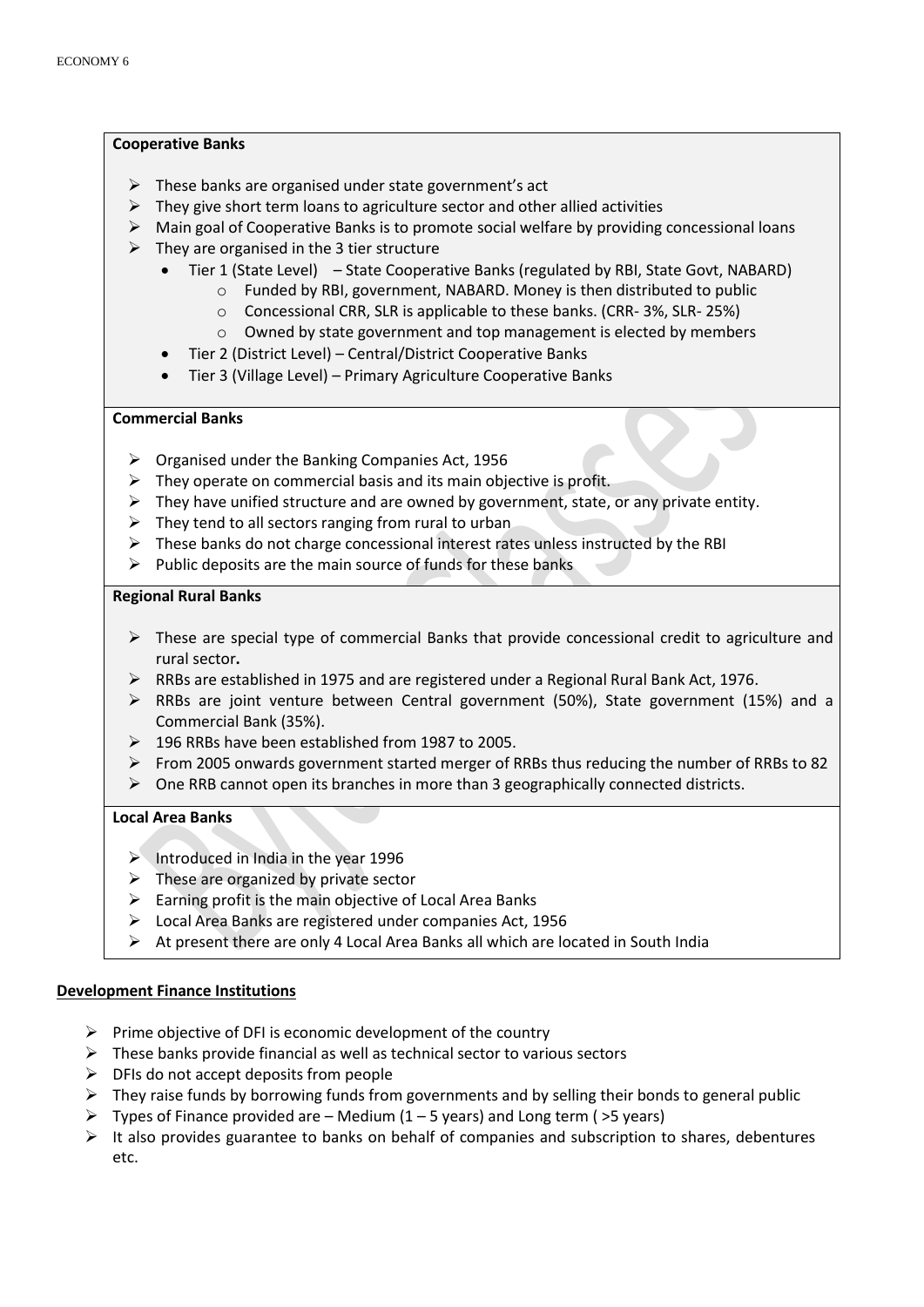- $\triangleright$  Underwriting enables firms to raise funds from the public. In Underwriting a financial institution guarantees to purchase a certain percentage of shares of a company which is issuing IPO if it not subscribed by Public.
- $\triangleright$  They also provide technical assistance like Project Report, Viability study and consultancy services.

# **Some Important DFIs (Sector Specific)**

- **Industry**
	- $\bullet$  IFCI 1<sup>st</sup> DFI in India. Industrial Corporation of India established in 1948.
	- ICICI Industrial Credit and Investment Corporation of India Limited established in 1955 by an initiative of World Bank.
		- o It established its subsidiary company ICICI Bank limited in 1994.
		- o In 2002, ICICI limited was merged into ICICI Bank Limited making it the first universal bank of the country.
		- o Universal Bank Any Financial institution performing function of Commercial Bank + DFI
		- $\circ$  It was established in private Sector and is still the Only DFI in private sector.
	- IDBI Industrial Development Bank of India was set up in 1964 under RBI and was granted autonomy in 1976
		- o It is responsible for ensuring adequate flow of credit to various sectors
		- o It was converted into a Universal Bank in 2003
		- IRCI Industrial Reconstruction Corporation of India was set up in 1971.
			- o It was set up to revive weak units and provide financial & technical assistance.
	- SIDBI Small Industries development bank of India was established in 1989.
		- o Was established as a subsidiary of IDBI
		- o It was granted autonomy in 1998
- **Foreign Trade**
	- EXIM Bank Export Import Bank was established in January 1982 and is the apex institution in the area of foreign trade investment
		- o Provides technical assistance and loan to exporters
- **Agriculture Sector**
	- NABARD National Bank for agriculture and rural development was established in July 1982
		- o It was established on the recommendation of Shivraman Committee
		- o It is the apex institution in the area of agriculture and rural sectors
		- o It functions as a refinancing institution
- **Housing**
	- NHB- National Housing Bank was established in 1988.
		- $\circ$  It is the apex institution in Housing Finance

### **NON BANKING FINANCIAL INSTITUTIONS**

- **1. Mutual Funds**
	- $\triangleright$  Mediators between people and stock exchange
	- $\triangleright$  Money collected from people by selling their units is called corpus
	- Oldest Mutual Fund company in India is UTI ( Unit Trust of India)
	- $\triangleright$  Mutual Funds nearly provides all the considerations

### **2. Insurance Companies**

 $\triangleright$  Collect money from public through sale of insurance policies

**HDFC Bank** – Housing Development Finance Corporation. It is only a private sector bank and not an apex institution.

**Risk is less in case of Mutual Funds** as firstly investment is made by experts and secondly it is diversified investment

# **Investment Considerations of a person**

- 1. Safety of the Investment
- 2. Returns on Investment
- 3. Liquidity of Investment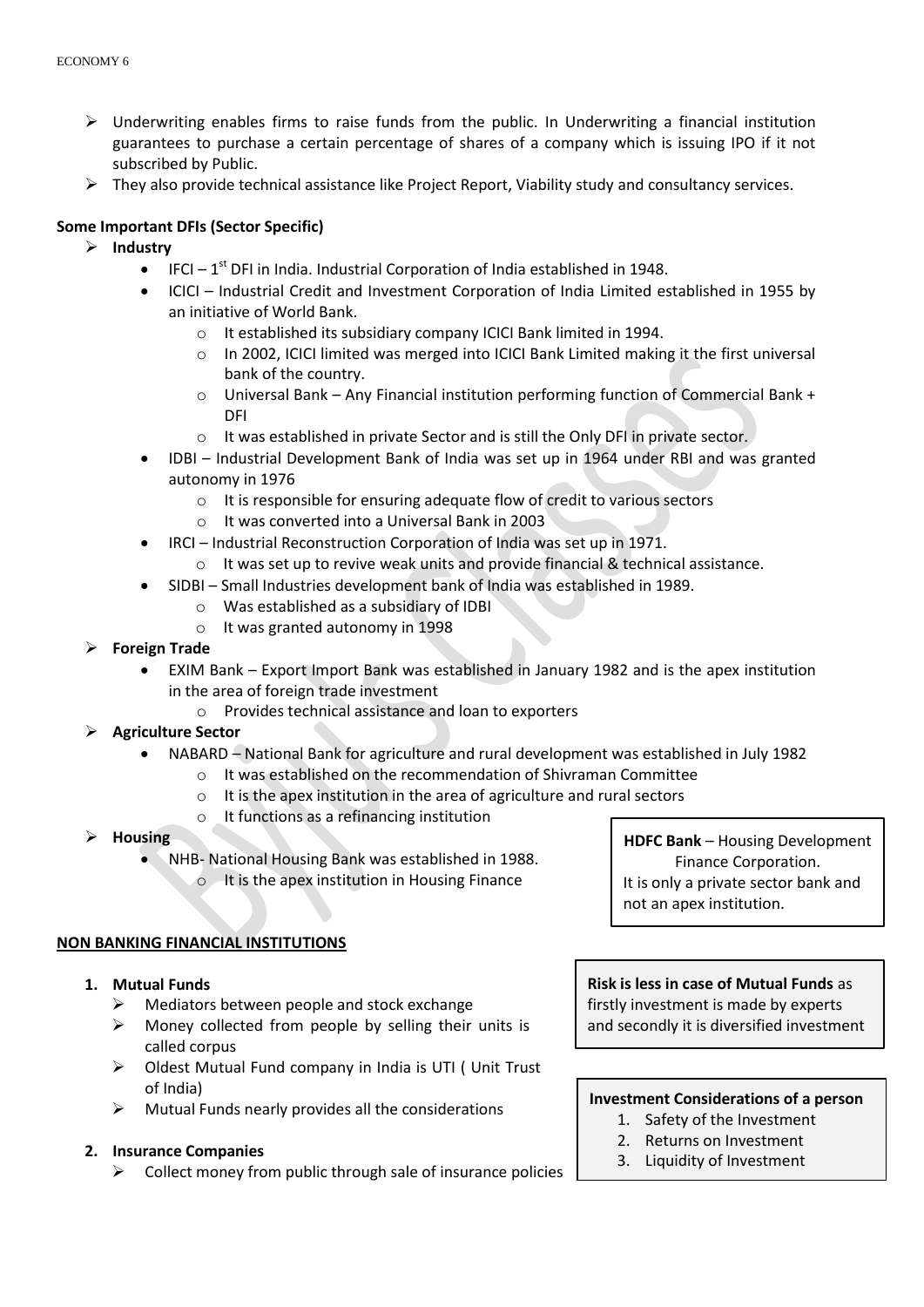- $\triangleright$  There are two types of Insurance Life Insurance and General Insurance
	- o General Insurance includes Loss of property, car, house etc.
	- o It also includes Health Insurance

## **LIC – Life Insurance Corporation**

- $\triangleright$  Set up in 1956 by the government by nationalising all the existing private sector life insurance companies
- $\triangleright$  This was done due to large scale defaults

## **GIC – General Insurance Corporation**

- $\triangleright$  It was established in 1973
- $\triangleright$  Subsidiaries of GIC are:
	- o NICL National Insurance Company of India Limited
	- o United India Insurance Company Limited
	- o Oriental Insurance Company of India Limited
	- o New India Insurance Company of India Limited

## **ULIP – Unit Linked Insurance Plans**

 $\triangleright$  Mixture of Insurance and Mutual Funds

## **3. Hedge Funds**

- $\triangleright$  These are mutual funds for rich investors
- Funds are raised through sale of their unit to High net worth Individuals and Institutional Investors
- $\triangleright$  Units of these are usually sold in chunks/groups
- $\triangleright$  There is a lock –in period for Hedge funds before which funds cannot be withdrawn
- $\triangleright$  Corpus is investment in risky instruments with a long term perspective

### **4. Venture Capital Firms/ Companies**

- $\triangleright$  They provide finance and technical assistance to firms which undertake business project based on innovative ventures
- $\triangleright$  They provide finance for commercial application of new technology

### **5. Merchant banks ( Investment Banks)**

- $\triangleright$  Merchant banks provide financial consultancy services
- $\triangleright$  They advise firms on fund raising, manage IPO of firms, underwrite new issues and facilitate demat trading.

# **6. Finance Companies (Loan Companies)**

- $\triangleright$  Financial Institutions raise funds from public for lending purpose
- $\geq$  e.g. Muthoot Finance, Cholamandalam

### **7. Micro Finance Institutions (MFI)**

- $\triangleright$  Raise funds from public for lending to weaker sections
- $\triangleright$  In India they mainly raise funds from banks
- $\triangleright$  e.g. Basix, Bandhan, SKS Micro Finance.

# **8. Vulture Funds**

 $\triangleright$  These funds buy stocks of companies which are nearing bankruptcy at a very low price.

# **In different sectors, companies are different**

## **Life Insurance Companies**

- $\triangleright$  LIC
- $\triangleright$  ICICI prudential

### **General Insurance Companies**

- $\triangleright$  GIC
- $\triangleright$  ICICI Lombard

**IRDA Act, 1999** – Insurance Regulatory and Development authority Act

- $\blacktriangleright$  Insurance companies were opened up for private companies
- $\triangleright$  Objective was to promote competition
- $\triangleright$  FDI was allowed upto 26% (Recently increased to 49%)
- $\triangleright$  IRDA was established as the regulator of insurance sector